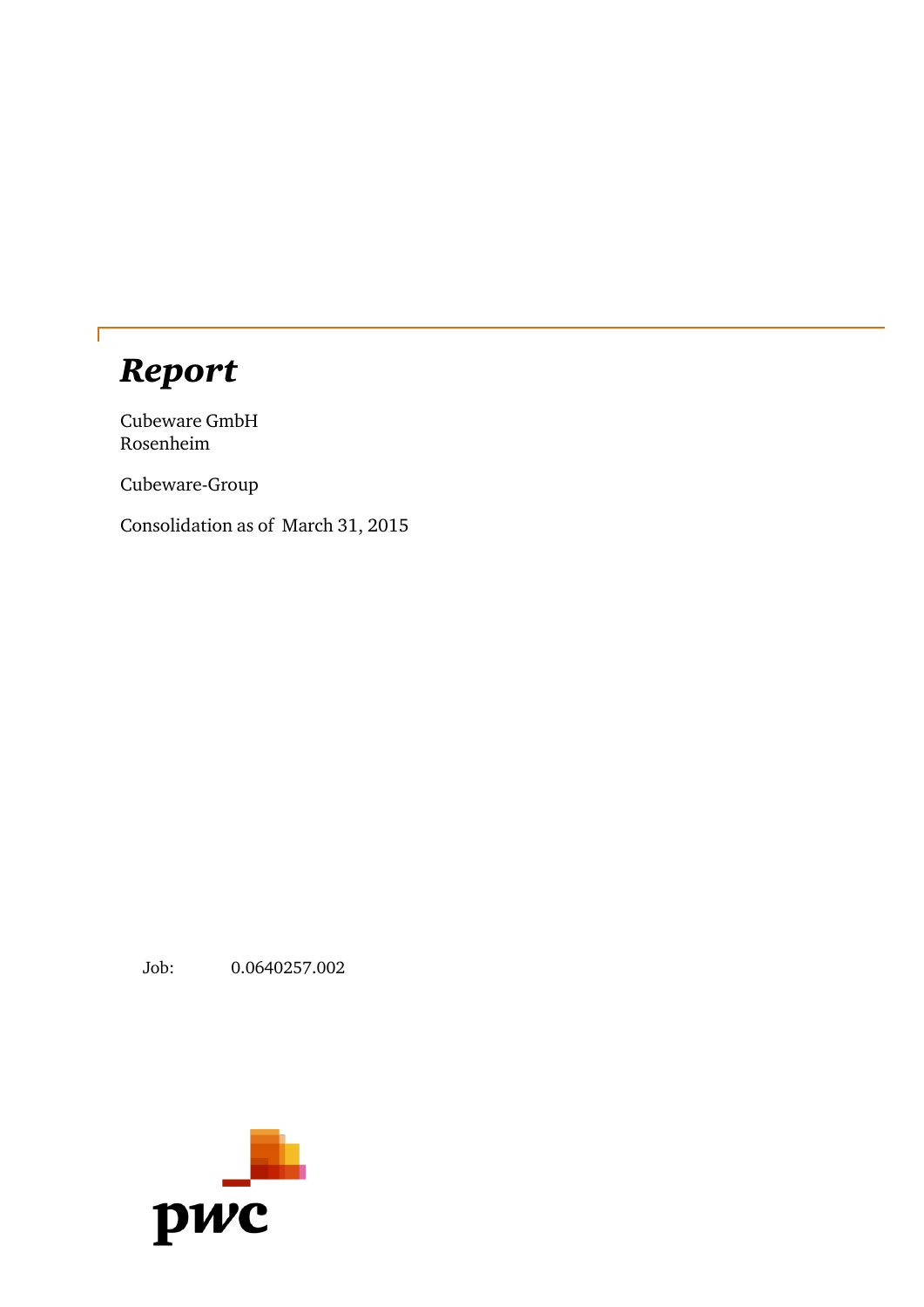#### PwC 2

## Table of contents **Page**

| B. Report on the compilation of group financial information of Cubeware GmbH, |
|-------------------------------------------------------------------------------|
|                                                                               |

# Appendices (see separate table of contents)

For computational reasons rounding differences of  $\pm$  a unit ( $\epsilon$ , %, etc.) can occur in the tables.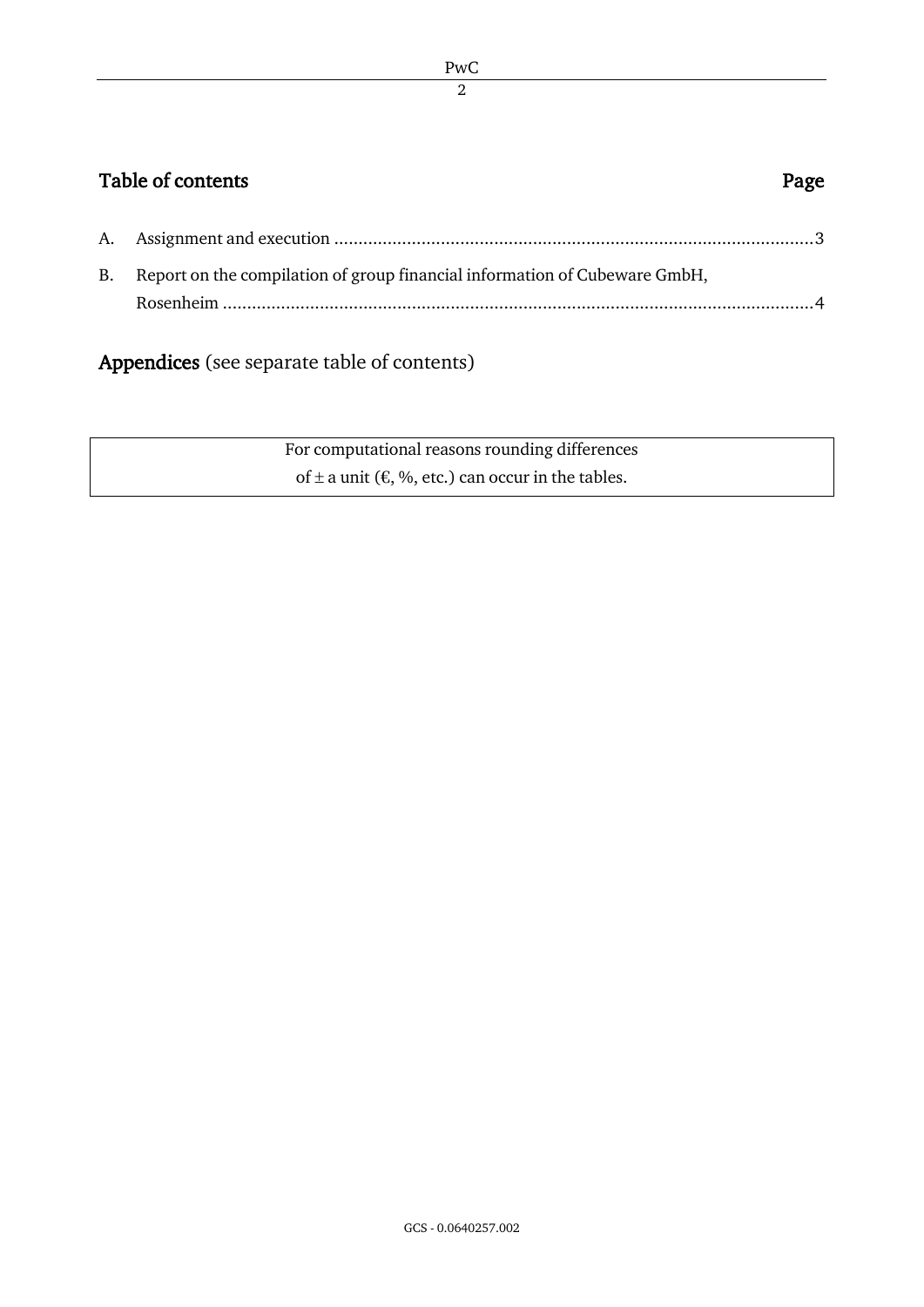## A. Assignment and execution

1. The general management of

#### Cubeware GmbH, Rosenheim,

- hereinafter referred to as company -

engaged us to compile the annual group consolidation as of March 31, 2015.

- 2. We have compiled the consolidated balance sheet and the consolidated statement of income and expenses from the books kept by the group companies and by Cubeware GmbH, Rosenheim.
- 3. The performance of our engagement and our liability thereof including our liability in respect to third party claims, is based on the "General Terms of Engagement for Wirtschaftsprüfer and Wirtschaftsprüfungsgesellschaften" dated January 1, 2002.
- 4. The company's management and the instructed staff have readily provided us with the necessary information and evidence requested.
- 5. A letter of representation referring to the accounting and the annual financial statements has been provided to us.
- 6. An audit of the consolidated annual accounts was not subject of our scope.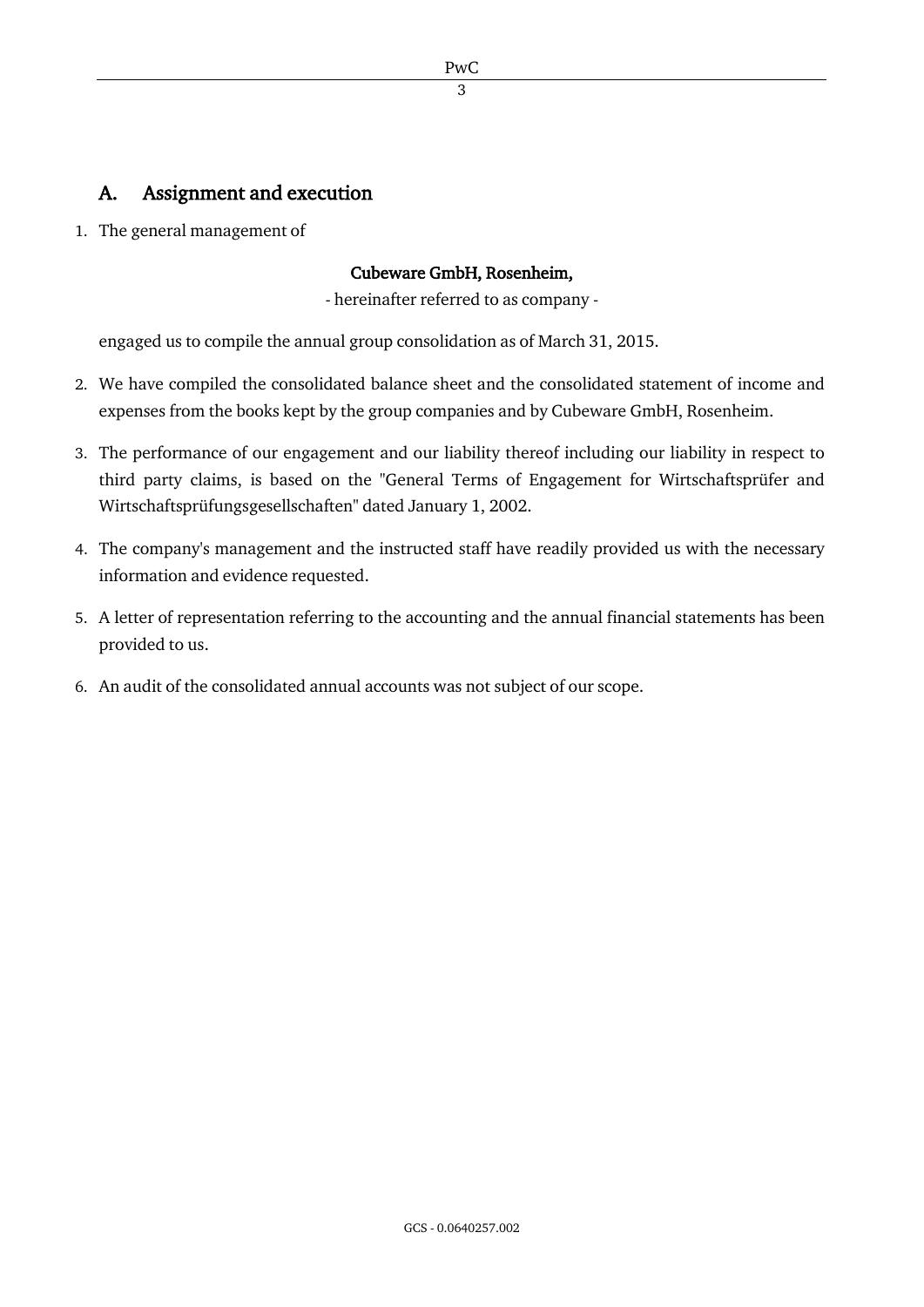4

#### B. Report on the compilation of group financial information of Cubeware GmbH, Rosenheim

Pursuant to the terms of the engagement, we have compiled the group financial information comprising the group balance sheet and the group income statement as well as the description of the process to prepare the group financial information ("process description") - of Cubeware GmbH, Rosenheim, for the period from April 1, 2014 up to March 31, 2015, in compliance with the principles for accounting and consolidation as stated in the process description for the group of entities as outlined in the process description.

Basis for the compilation were the books kept by the described group companies and the other documents and registers submitted to us, which, in accordance with the engagement terms, we have not audited, as well as other information provided to us. Keeping the books for the entities as stated in the process description as well as the compilation of the group financial information in accordance with the principles for accounting and consolidation as stated in the process description for the group of entities as outlined in the process description are the responsibility of the management of Cubeware GmbH.

We conducted our engagement in accordance with the IDW Standard: Grundsätze für die Erstellung von Jahresabschlüssen (IDW S7) (IDW Standard: Principles for the Compilation of Annual Financial Statements (IDW S7)). This involves drafting the group financial information on the basis of the bookkeeping for the group of entities as outlined in the process description, the group accounting for Cubeware GmbH as well as the requirements relating to the applicable accounting and consolidation policies.

We draw attention to the fact that the group information was compiled in order to provide Cranes Software International Ltd., Bangalore/India, information to prepare the group financial statements. Besides we draw attention to the fact that the group financial information does not comprise a complete set of financial statements and that not all entities to be consolidated according to § 294 Abs. 1 HGB (par. 294 sec. 1 German Commercial Code) were included in the group financial information. Only a complete set of group financial statements - comprising a balance sheet, income statement, notes, cash flow statement and statement of changes in equity - for all entities to be included according to § 294 Abs. 1 HGB (par, 294 sec.1 German Commercial Code) can give a true and fair view of the net assets, financial position and results of operations of the subgroup of Cubeware GmbH, Rosenheim, in accordance with German commercial law.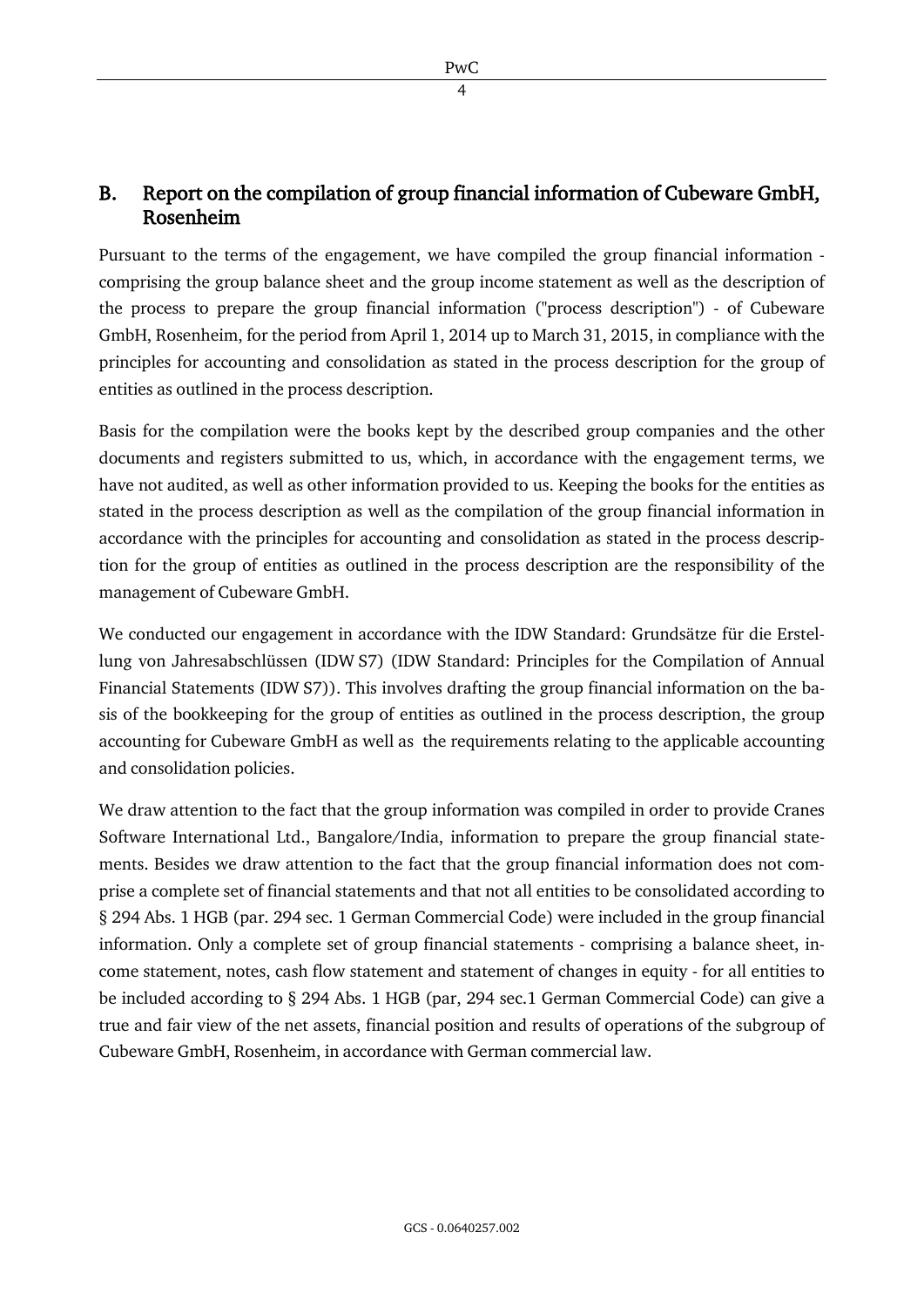As <sup>a</sup> result, the group financial information is not intended to <sup>g</sup>ive <sup>a</sup> true and fair view of the net assets, financial position and results of operations of the subgroup of Cubeware GmbH in accordance with German commercial law.

Moreover, we draw attention to the fact that the group of entities as outlined in the process de scription has not operated as a separate group. The group financial information is, therefore, not necessarily indicative of resuits that would have occurred if the group has operated as <sup>a</sup> separate group during the period presented or of future resuits of the group. As <sup>a</sup> result, the group financial information may not be suitable for another purpose except as mentioned above.

We issue this report on the basis of the engagement agreed with Cubeware GmbH, Rosenheim, which comprises the 'General Terms of Engagement for Wirtschaftsprüfer and Wirtschafts prüfungsgesellschaften" as of January 1, 2002. Our responsibility for the execution of the assign ment shall arise solely from our contractual relationship with Cubeware GmbH, Rosenheim, and accordingly exists solely towards this company. Any inclusion of other persons (third parties) in the protective scope of the assignment is not agreed and we shall thus not accept any liabiity to wards third parties.

Düsseldorf, April 23, 2015

PricewaterhouseCoopers Aktiengesellschaft Wirtschaftsprüfungsgesellschaft

Carsten Rössel In <sup>o</sup> <sup>g</sup> SIn Steuerberater Stet\\$rberaterin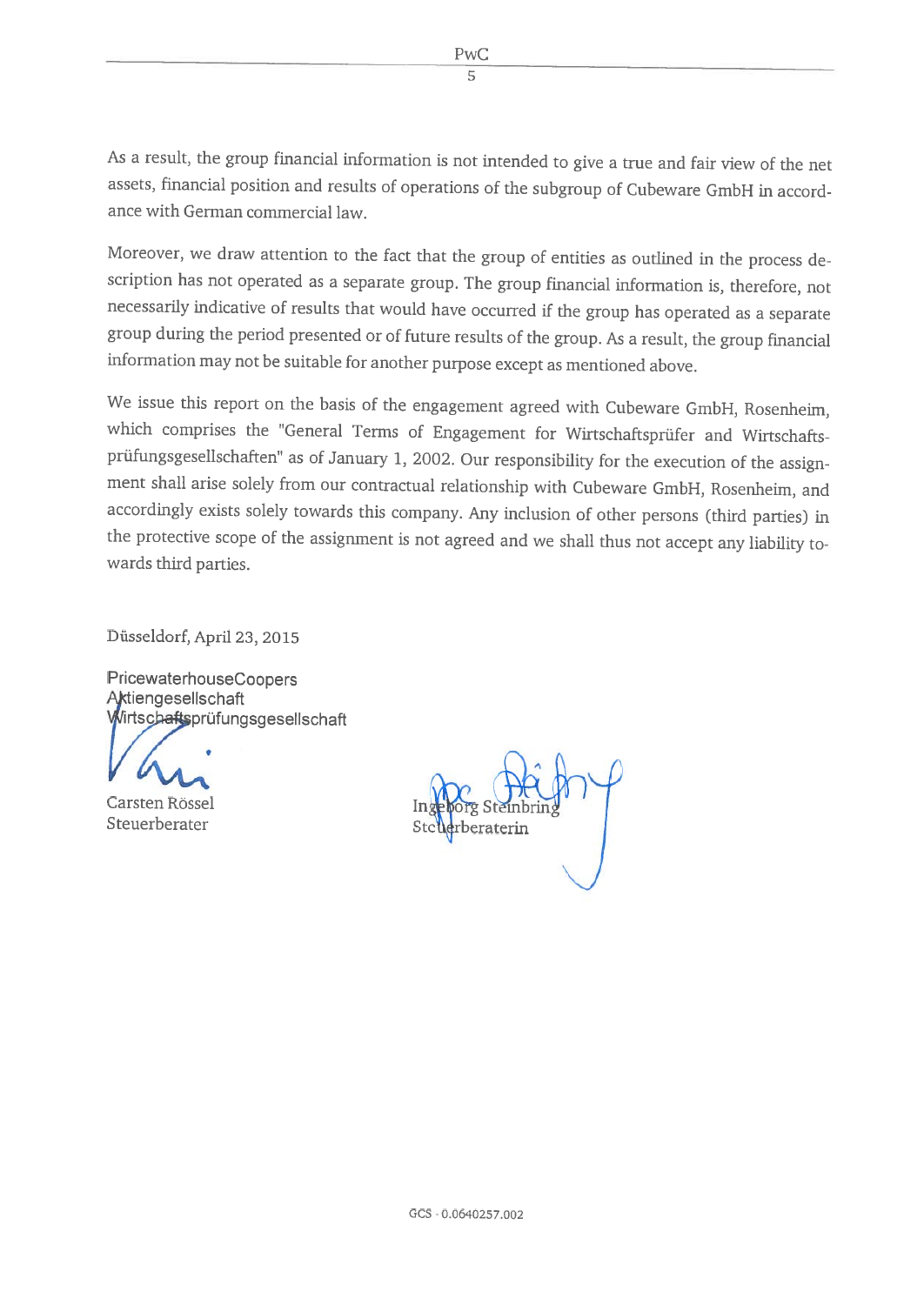# *Appendices*

Cubeware GmbH Rosenheim

Cubeware-Group

Consolidation as of March 31, 2015

Job: 0.0640257.002

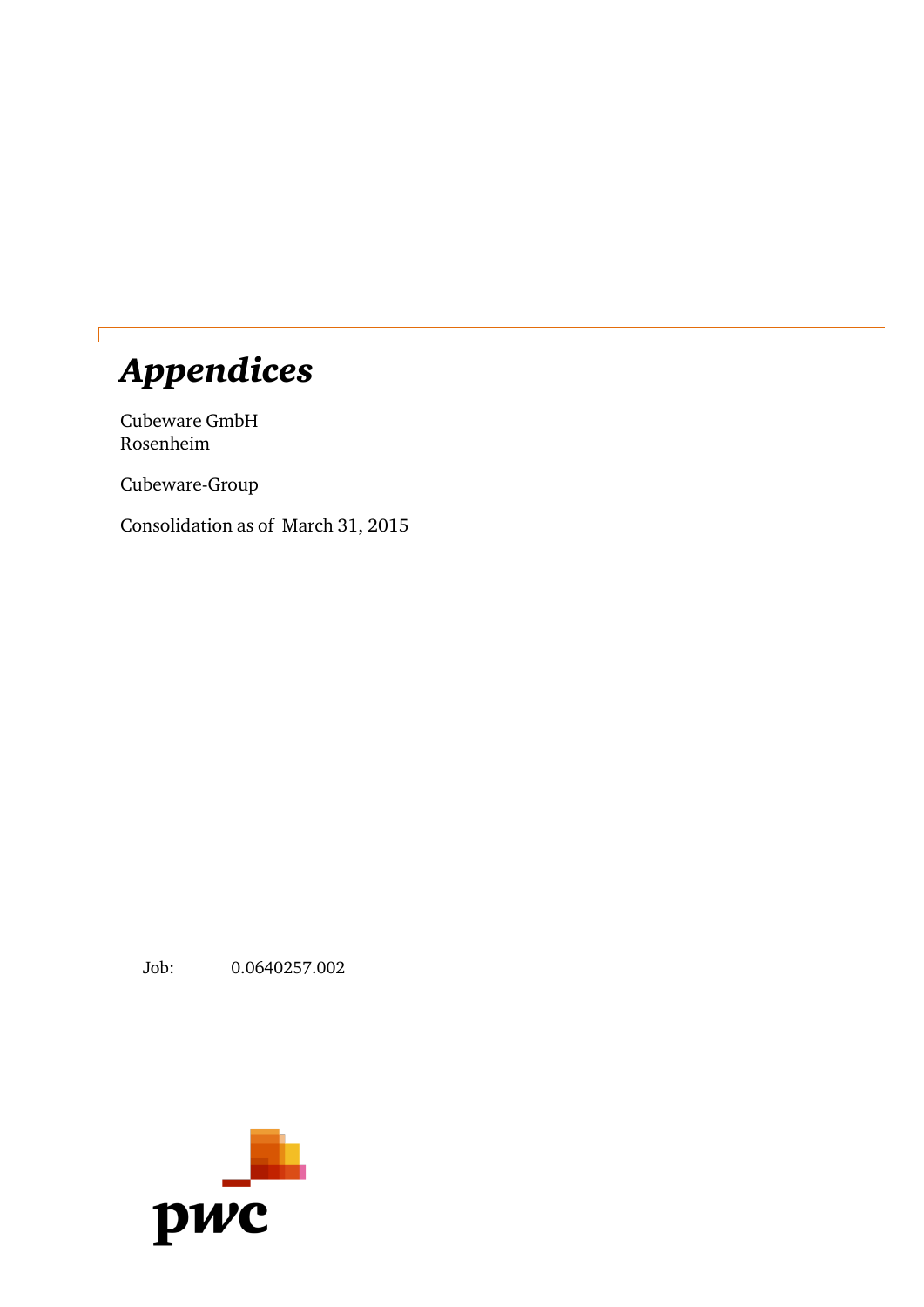### Table of contents

- I Consolidated Balance sheet as of March 31, 2015
- II Consolidated Income statement for the period April 1, 2014 up to March 31, 2015
- III Description of the process to prepare the group financial information (process description)

General Terms of Engagement for Wirtschaftsprüfer and Wirtschaftsprüfungsgesellschaften as of January 1, 2002

> For computational reasons rounding differences of  $\pm$  a unit ( $\epsilon$ , % etc.) can occur in the tables.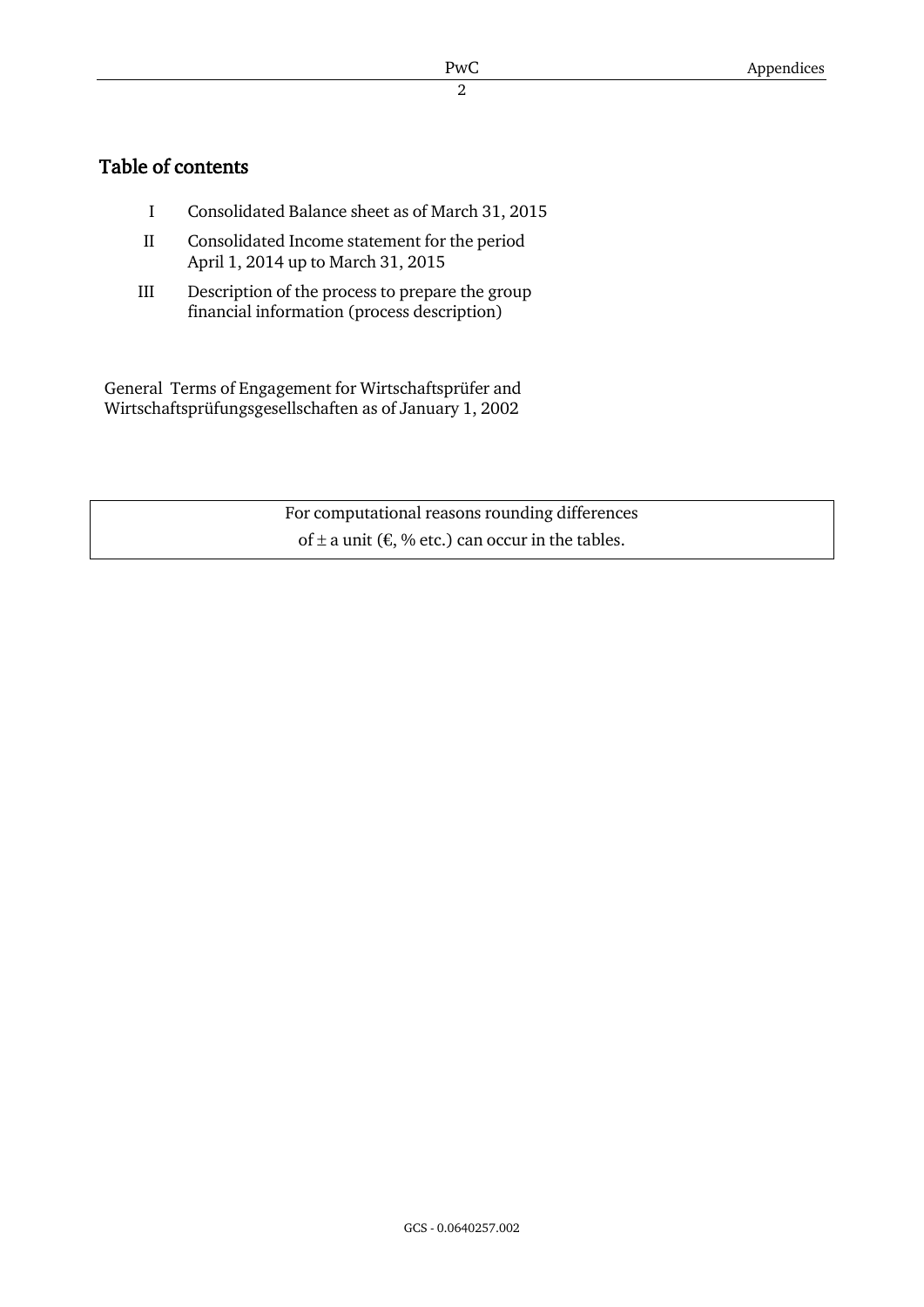| Assets | <b>Equity and liabilities</b> |
|--------|-------------------------------|
|--------|-------------------------------|

|                                                                  | 31.03.2015   | 31.03.2014   |   |                                                                          | 31.03.2015   | 31.12.2014    |
|------------------------------------------------------------------|--------------|--------------|---|--------------------------------------------------------------------------|--------------|---------------|
|                                                                  | €            | €            |   |                                                                          | €            | €             |
| A. Fixed assets                                                  |              |              |   | A. Equity                                                                |              |               |
| Intangible assets                                                |              |              |   | Subscribed capital                                                       | 36.000,00    | 36.000,00     |
| Concessions, licences and similar rights and values and licences |              |              |   | Other profit reserve                                                     | 17.928,91    | 17.928,91     |
| to such rights and values                                        | 154.739,74   | 49.263,63    |   | III. Debit difference of the consolidated capital                        | $-2.036,86$  | $-2.036,86$   |
| Tangible assets                                                  |              |              |   | Accumulated profit brought forward                                       | 394.803,05   | 770.137,75    |
| Other plant, factory and office equipment                        | 76.097,86    | 84.428,86    |   | V. Group loss                                                            | -418.336,28  | $-375.334,70$ |
| III. Financial assets                                            |              |              |   |                                                                          | 28.358,82    | 446.695,10    |
| Participations                                                   | 10.126,90    | 10.126,90    |   | <b>B.</b> Accruals                                                       |              |               |
| Loans to enterprises in which participations are held            | 2.860.217,60 | 2.068.685,64 |   | 1. Tax accruals                                                          | 40.110,40    | 124.693,89    |
|                                                                  | 2.870.344,50 | 2.078.812,54 |   | 2. Other accruals                                                        | 604.982,71   | 537.829,72    |
|                                                                  | 3.101.182,10 | 2.212.505,03 |   |                                                                          | 645.093,11   | 662.523,61    |
| <b>Current assets</b><br>В.                                      |              |              |   | C. Liabilities                                                           |              |               |
| Receivables and other assets                                     |              |              |   | 1. Advance payment received on account of orders                         | 214.247,05   | 141.313,70    |
| Trade receivables                                                | 2.448.729,99 | 1.718.858,12 |   | (thereof with a residual term of up to one year €214.247,05;             |              |               |
| Receivables due from affiliates<br>2.                            | 205.066,35   | 452.651,26   |   | prior year € 141.313,70)                                                 |              |               |
| Other assets<br>3.                                               | 4.375,02     | 22.626,93    |   | 2. Trade accounts payable                                                | 567.862,51   | 404.666,27    |
|                                                                  | 2.658.171,36 | 2.194.136,31 |   | (thereof with a residual term of up to one year €567.862,51;             |              |               |
| II. Cash on hand, cash in banks                                  | 174.064,59   | 278.350,49   |   | prior year €404.666,27)                                                  |              |               |
|                                                                  | 2.832.235,95 | 2.472.486,80 |   | 3. Liabilities against shareholder                                       | 528.338,92   | 0,00          |
| <b>Prepaid expenses</b><br>C.                                    | 961.126,93   | 652.894,02   |   | (thereof with a residual term of up to one year €528.338,92;             |              |               |
|                                                                  |              |              |   | prior year $\in$ 0,00)                                                   |              |               |
|                                                                  |              |              |   | 4. Other liabilities                                                     | 1.593.138,87 | 457.146,13    |
|                                                                  |              |              |   | (thereof with a residual term of up to one year $\epsilon$ 1.593.138,87; |              |               |
|                                                                  |              |              |   | prior year €457.146,13)                                                  |              |               |
|                                                                  |              |              |   | (thereof for taxes €272.529,58; prior year €121.421,79)                  |              |               |
|                                                                  |              |              |   | (thereof for social security €35.946,14; prior year €10.889,77)          |              |               |
|                                                                  |              |              |   |                                                                          | 2.903.587,35 | 1.003.126,10  |
|                                                                  |              |              | D | Deferred income                                                          | 3.317.505,70 | 3.225.541,04  |
|                                                                  | 6.894.544,98 | 5.337.885,85 |   |                                                                          | 6.894.544,98 | 5.337.885,85  |

#### **Cubeware GmbH, Rosenheim**

#### **Consolidated balance sheet as of March 31, 2015**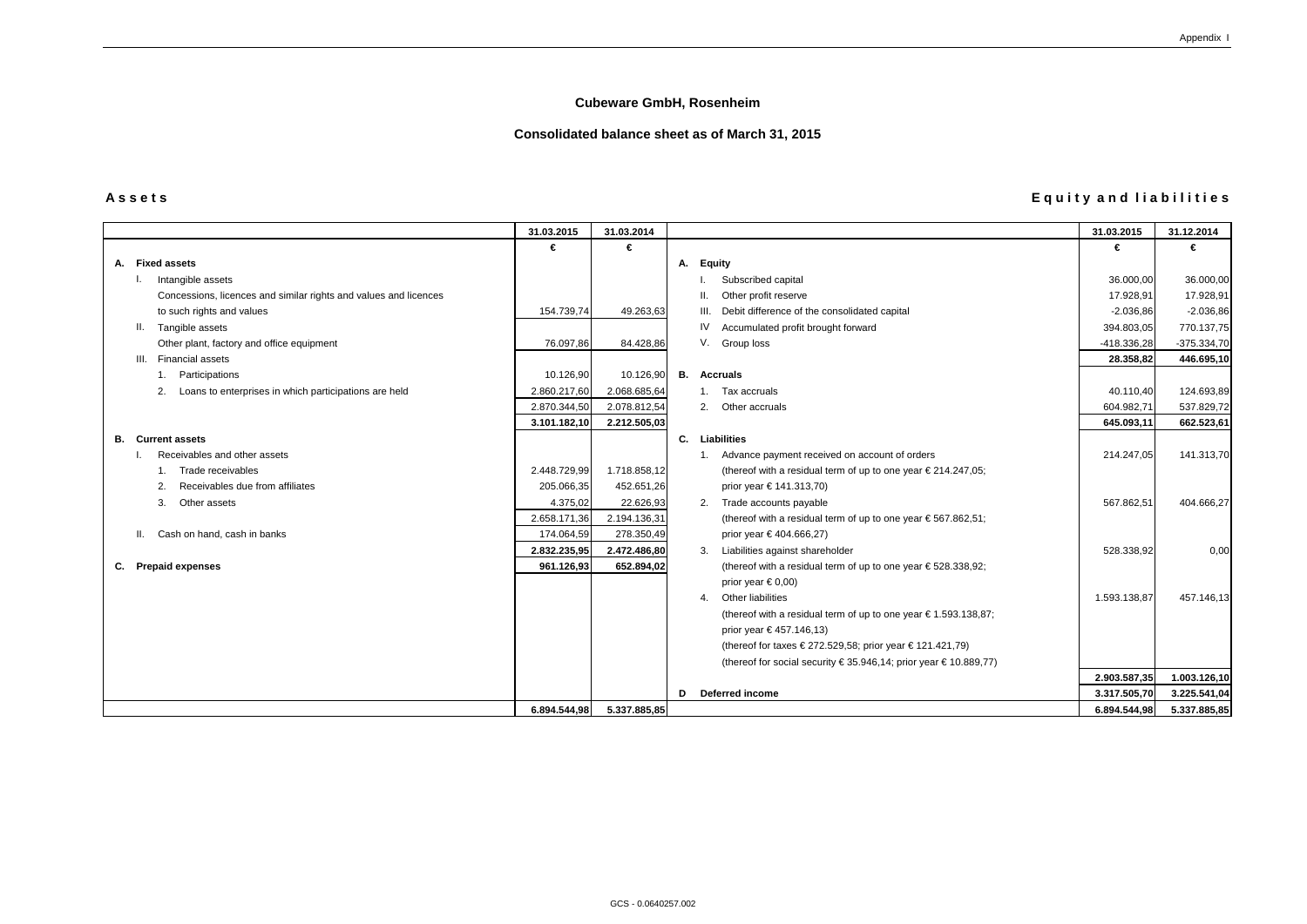#### **Cubeware GmbH, Rosenheim**

### **Consolidated income statement for the period April 1, 2014 up to March 31, 2015**

|                                                                                  | 01.04.2014-<br>31.03.2015 | $01.04.2013 -$<br>31.03.2014 |
|----------------------------------------------------------------------------------|---------------------------|------------------------------|
|                                                                                  | €                         | €                            |
| 1. Sales                                                                         | 12.574.874,97             | 11.880.885,61                |
| 2. Other operating income                                                        | 677.227,55                | 383.172,10                   |
| (thereof from currency translation gains €369.547,18;<br>prior year € 12.178,27) |                           |                              |
| 3. Cost of materials                                                             | $-1.365.225,53$           | $-1.784.155,76$              |
| 4. Personnel expenses                                                            |                           |                              |
| Wages and salaries<br>a)                                                         | $-7.311.624,58$           | $-6.356.984,98$              |
| b)<br>Social security costs and pension expenses                                 | $-1.325.149,56$           | $-2.380.322,60$              |
| 5. Depreciation on intangible assets and tangible assets                         | $-95.910,86$              | $-61.985,29$                 |
| 6. Other operating expenses                                                      | $-2.838.825,63$           | $-2.957.016,92$              |
| (thereof from currency translation losses €49.402,53;<br>prior year €78.266,21)  |                           |                              |
| 7. Loss due to profit absorption agreement                                       | $-805.467.88$             | 0,00                         |
| 8. Other interest and similar income                                             | 100.243,09                | 93.548,63                    |
| (thereof due from affiliated companies € 100.116,77; prior year<br>€93.277,07)   |                           |                              |
| 9. Profit due to profit absorption agreement                                     | 0,00                      | 817.339,44                   |
| 10. Interest and similar expenses                                                | $-8.124, 17$              | $-0,04$                      |
| 11. Result from ordinary activities                                              | $-397.982,60$             | $-365.519,81$                |
| 12. Taxes on income                                                              | $-20.693,27$              | $-1.479,18$                  |
| 13. Other taxes                                                                  | 339,59                    | $-8.335,71$                  |
| 14. Group loss                                                                   | $-418.336,28$             | $-375.334,70$                |